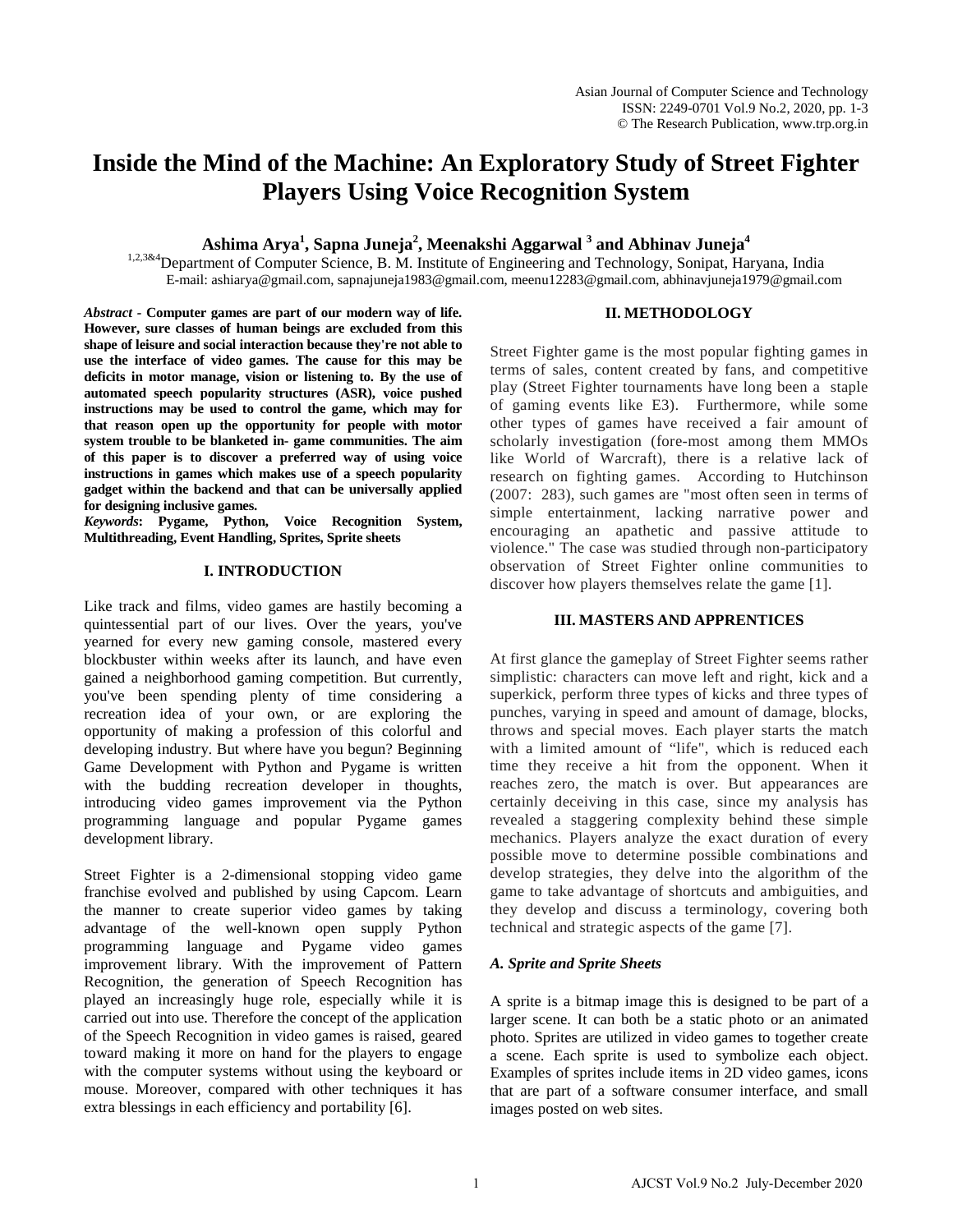A sprite sheet is a bitmap picture document that consists of numerous smaller snapshots (sprites) in a tiled grid arrangement. By compiling several photos into an unmarried file (one big photograph), you enable Animate and different packages to use the photographs whilst handiest needing to load a single report. A "Sprite Sheet" is a group of still images that develop [11].

## *B. Sprite Sheet Animation*

Sprite sheet animation is nothing greater than taking a sprite sheet and changing which sprite is rendered in short succession to offer the phantasm of movement, much like a film projector showing a movie.

## Coding Sprite sheet Animations

There are three parts to coding a sprite sheet animation:

- 1.Creating the image
- 2. Updating the image to each frame of the animation
- 3. Drawing the frame to the screen

# *C. Collision Detection*

Collision detection entails identifying when two things on the screen have touched (collided with) each other. Collision detection is surely useful for games [4]. The pygame Collision Detection program imports modules.

- 1. Import pygame, sys, random
- 2. From pygame.locals import \*

Pygame provides its own collision detection method named colliderect() for pygame.Rect objects.

# *D. Event Handling*

The preferred manner of handling input is Event Handling. Pygame will put them in containers which might be called Events. Event handling is normally utilized in graphical interface packages. The gadget keeps a listing of things that have passed off, and your program can procedure this, commonly once consistent with frame.

This list of activities is called the Event Queue, and it lets in you to recognize the order of the whole thing that passed off because of your closing time checking the queue.

Pygame has several methods for dealing with the queue, all within the pygame. Occasion module. To permit occasion dealing with in our video games we will create one elegance, that has python capabilities for each form of events, and one to call them depending on the form of event.

## **IV. TECHNOLOGIES USED**

## *A. Python*

Python is an interpreter, object-oriented, excessive-level programming language with dynamic semantics. Its excessive-level built-in fact systems, combined with dynamic typing and dynamic binding, make it very attractive for Rapid Application Development, as well as for use as a scripting or glue language to connect current components collectively. Python's easy, smooth to study syntax emphasizes clarity and consequently reduces the price of program preservation. Python supports modules and packages, which encourages software modularity and code reuse. The Python interpreter and the sizeable trendy library are to be had in supply or binary form without charge for all most important structures and may be freely distributed. Python provides lots of features that are listed below [8].

- 1. Easy to learn and use
- 2. Expressive Language
- 3. Interpreted Language
- 4. Cross-platform Language
- 5. Free and Open Source

## *B. Pygame*

Pygame is a cross-platform set of Python modules designed for writing video games. It consists of computer photos and sound libraries designed for use with the Python programming language. Pygame makes use of the Simple Direct Media Layer (SDL) library, to permit real-time pc game development without the low-stage mechanics of the C programming language and its derivatives. This is based totally on the belief that the maximum expensive features internal video games may be abstracted from the game logic, making it feasible to use a high-stage programming language, including Python, to shape the game.

Other capabilities that SDL does not have encompass vector math, collision detection, 2d sprite scene graph management, MIDI assist, camera, pixel-array manipulation, ameliorations, filtering, advanced FreeType font help, and drawing [2].

# *C. Multithreading*

Multiple threads can exist inside one process where:

Each thread incorporates its personal register set and nearby variables (saved in stack).

All thread of a manner proportion international variables (saved in heap) and the program code.

Consider the diagram below to understand how multiple threads exist in memory: